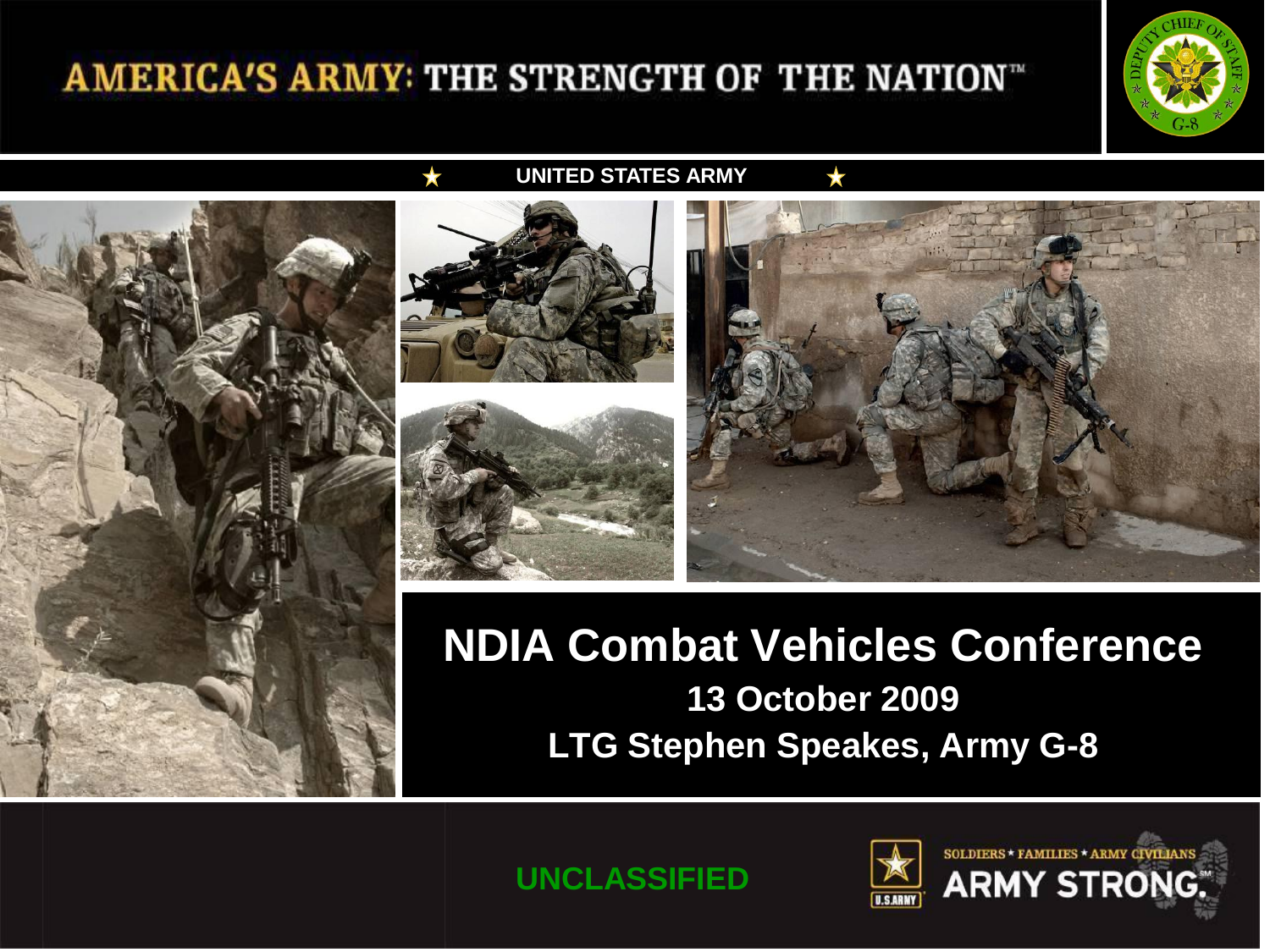# **To provide an update on the Army's Fiscal Plan**

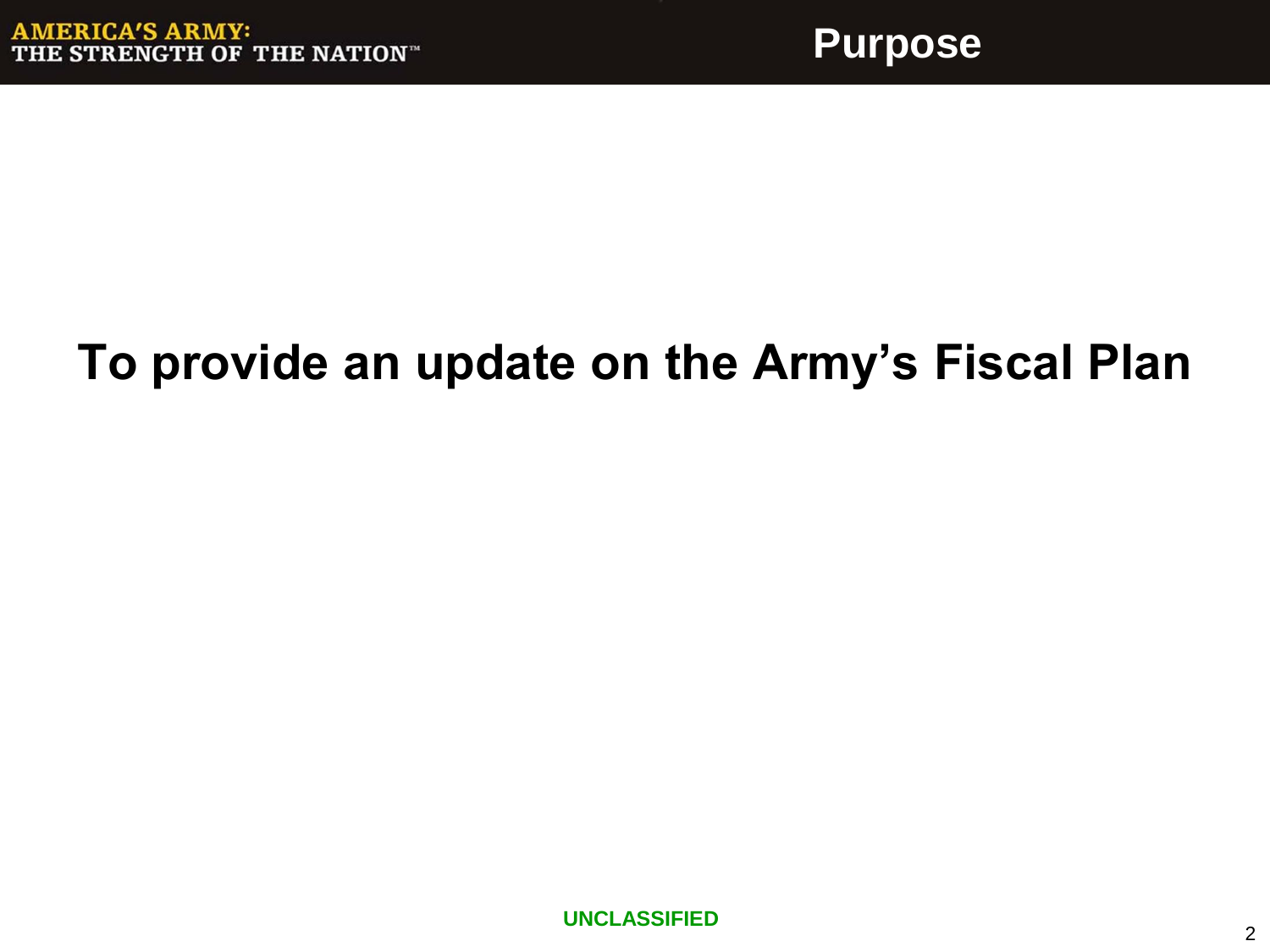**Agenda**

- **Period of Continuous Change**
- **Strategic Context**
- **The Army's Focus**
- **Refining the 21st Century Army**
- **Fiscal Landscape & Environment**
- **FY 11-15 Start Point**
- **Fiscal Context / POM 11-15 Azimuths**
- **Framing POM 11-17: Refining the 21st Century Army**
- **Army Challenges / Opportunities**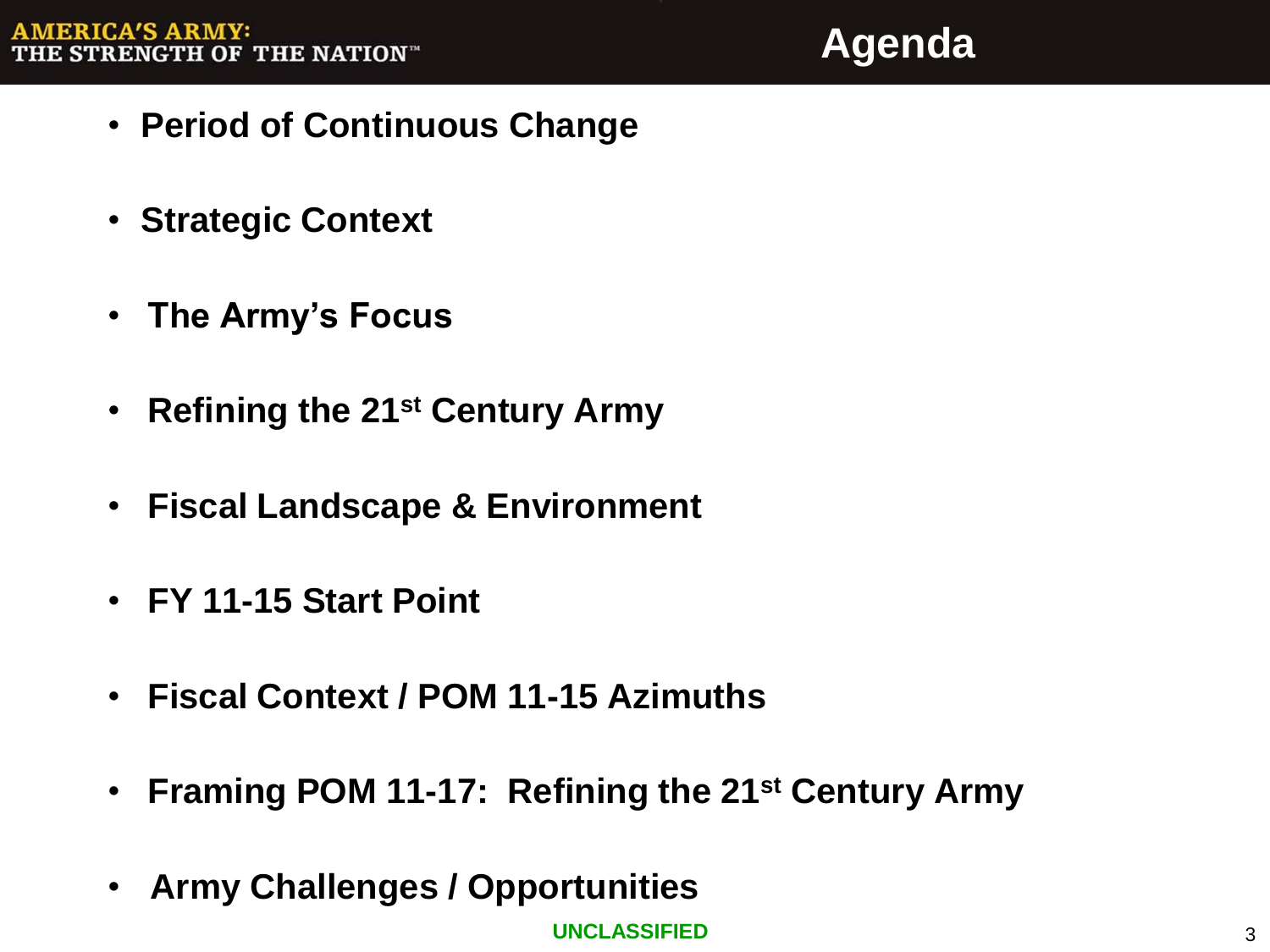• **Evolving state of economy** 

• **Responding to immediate warfighter needs**

• **Ensuring the versatility to slide along the conflict spectrum**

• **Seeking grounded projections into the future – every two to five years**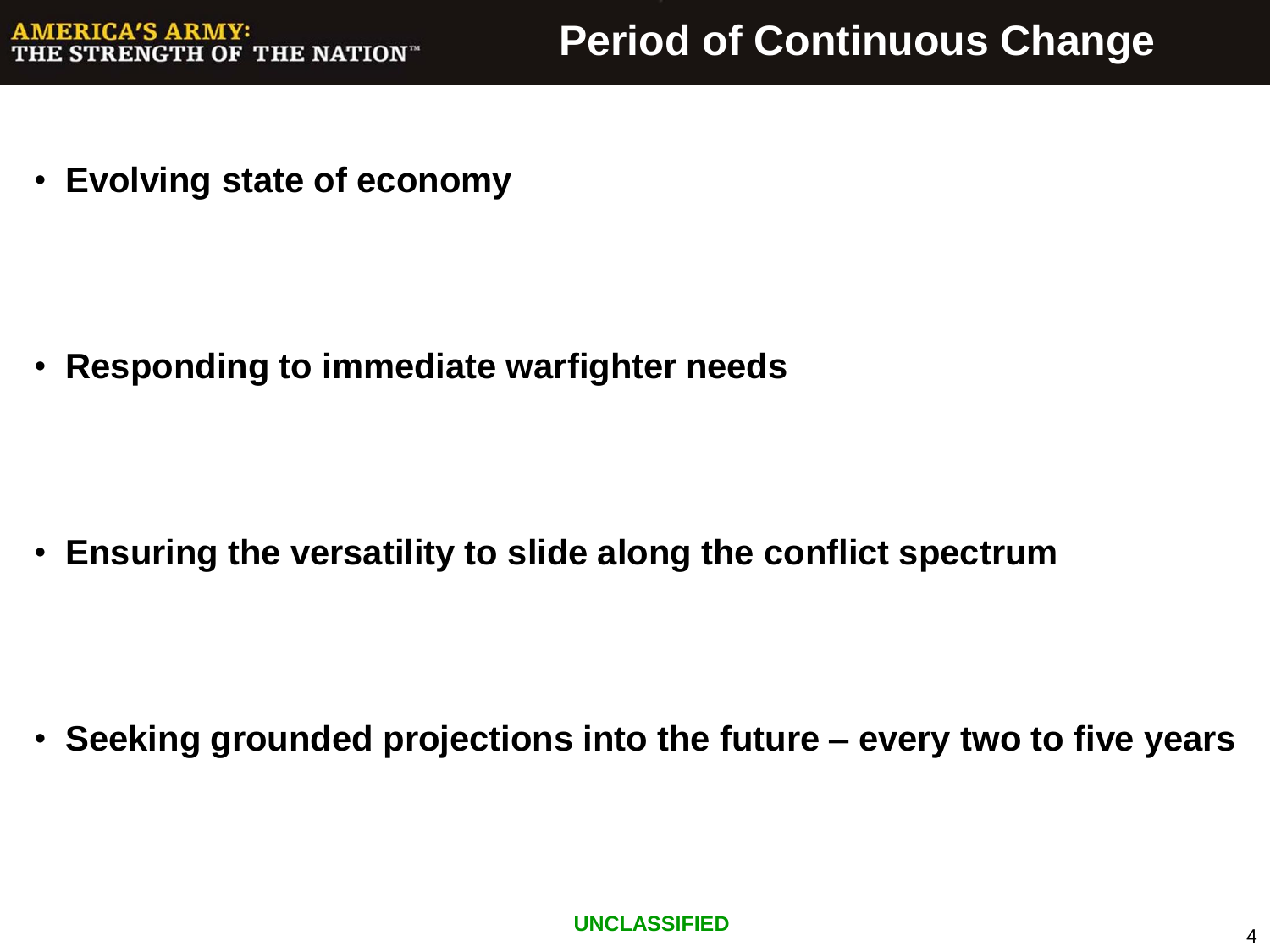## **The War:**

- **Undertaking a responsible drawdown from Iraq**
- **Building capacity to achieve U.S. objectives in Afghanistan**
- **Improving Soldier capability to ensure a decisive advantage**
- **Sustaining Reset through Overseas Contingency Operations (OCO) funding**

## **The QDR:**

- **Force Mix** 
	- *Move to middle weight*
- **Support for Special Operations**
	- *Increase general purpose support to Special Operations Forces*
- **Support for Security Force Assistance (SFA) Missions**
	- *Validate deployment of general purpose forces for SFA operations*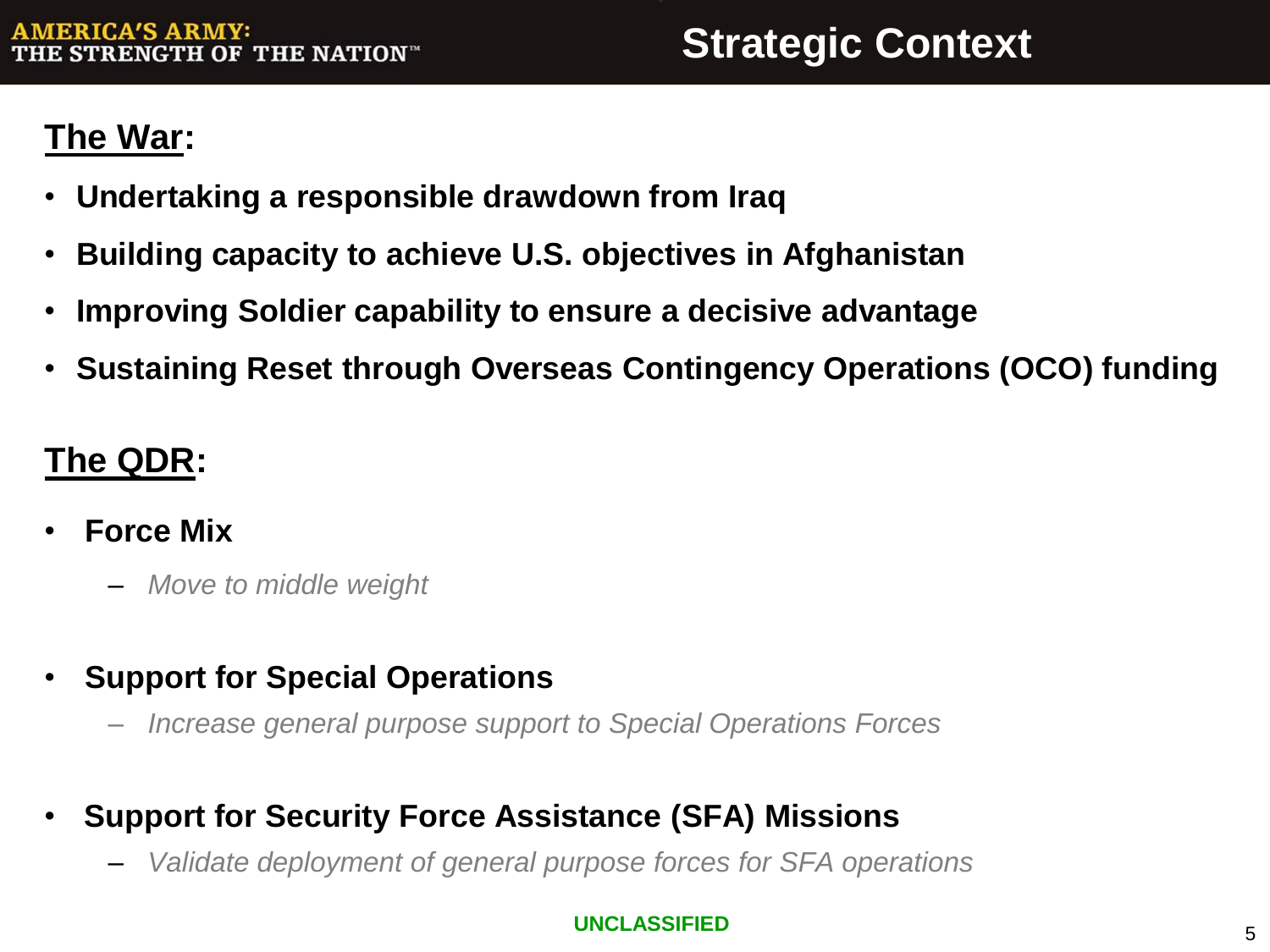# **The Army's Focus**

• **Now**  $\rightarrow$  **FY11** *Getting the Army in Balance* 





*Refining the Army of the 21st Century*

**Imperatives**

- **Sustain**
- **Prepare**
- **Reset**
- **Transform**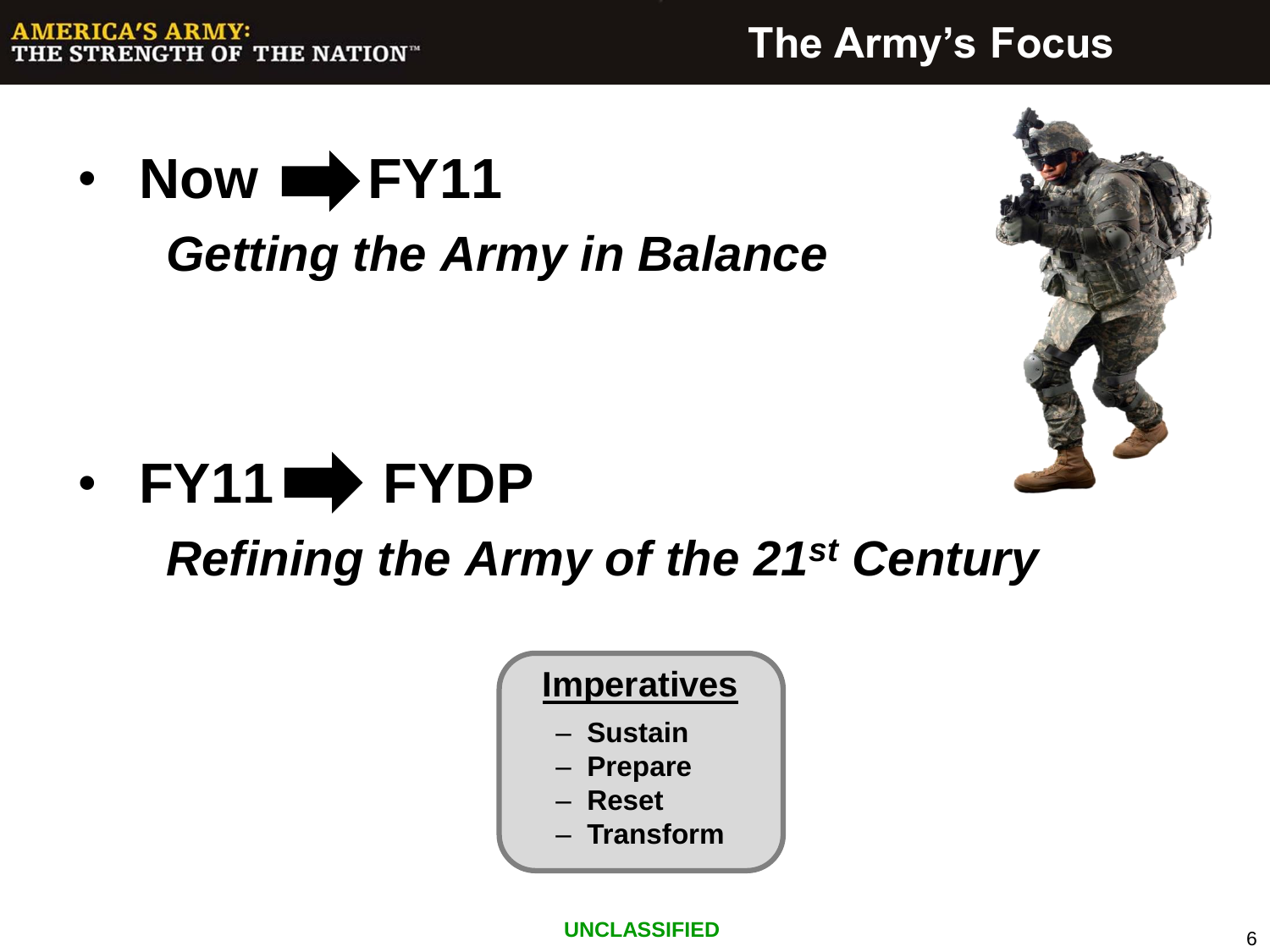# **Refining the 21st Century Army**

- A Balanced Army that can:
	- ̶ Prevail in Today's Protracted Counterinsurgency (COIN) Campaigns
	- ̶ Help Other Nations Build Capacity and Assure Friends and Allies
	- ̶ Support Civil Authorities at Home and Abroad
	- Deter & Defeat Hybrid Threats and Hostile State Actors

• Our goal is to build a **versatile mix** of **tailorable and networked organizations**, operating on a **rotational cycle**, to provide a **sustained flow** of trained and ready forces for **current commitments** and to hedge against **unexpected contingencies**, at a **tempo** that is predictable and sustainable for our All-Volunteer Force.

- General George W. Casey, Chief of Staff, Army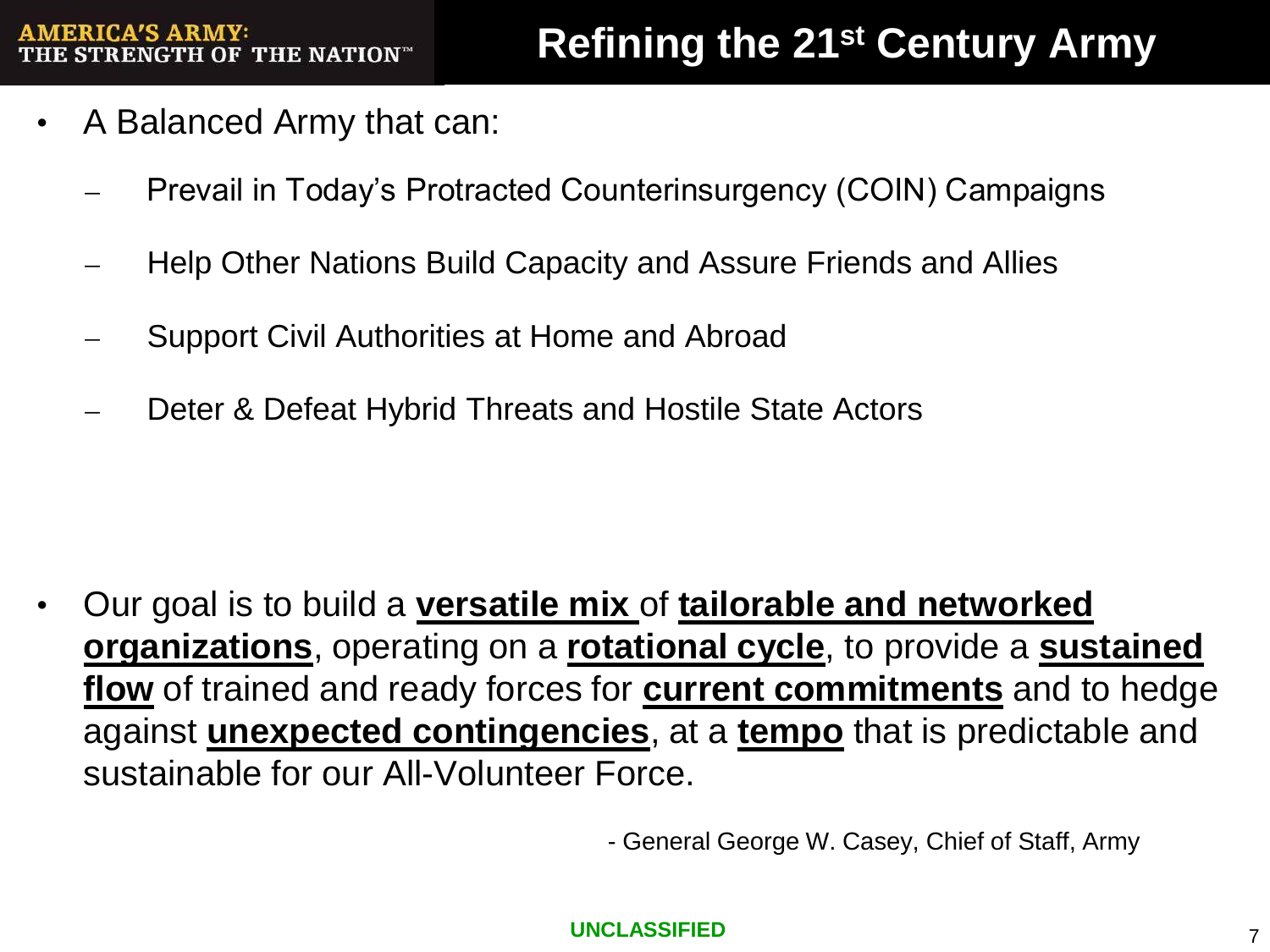## **Fiscal Landscape**





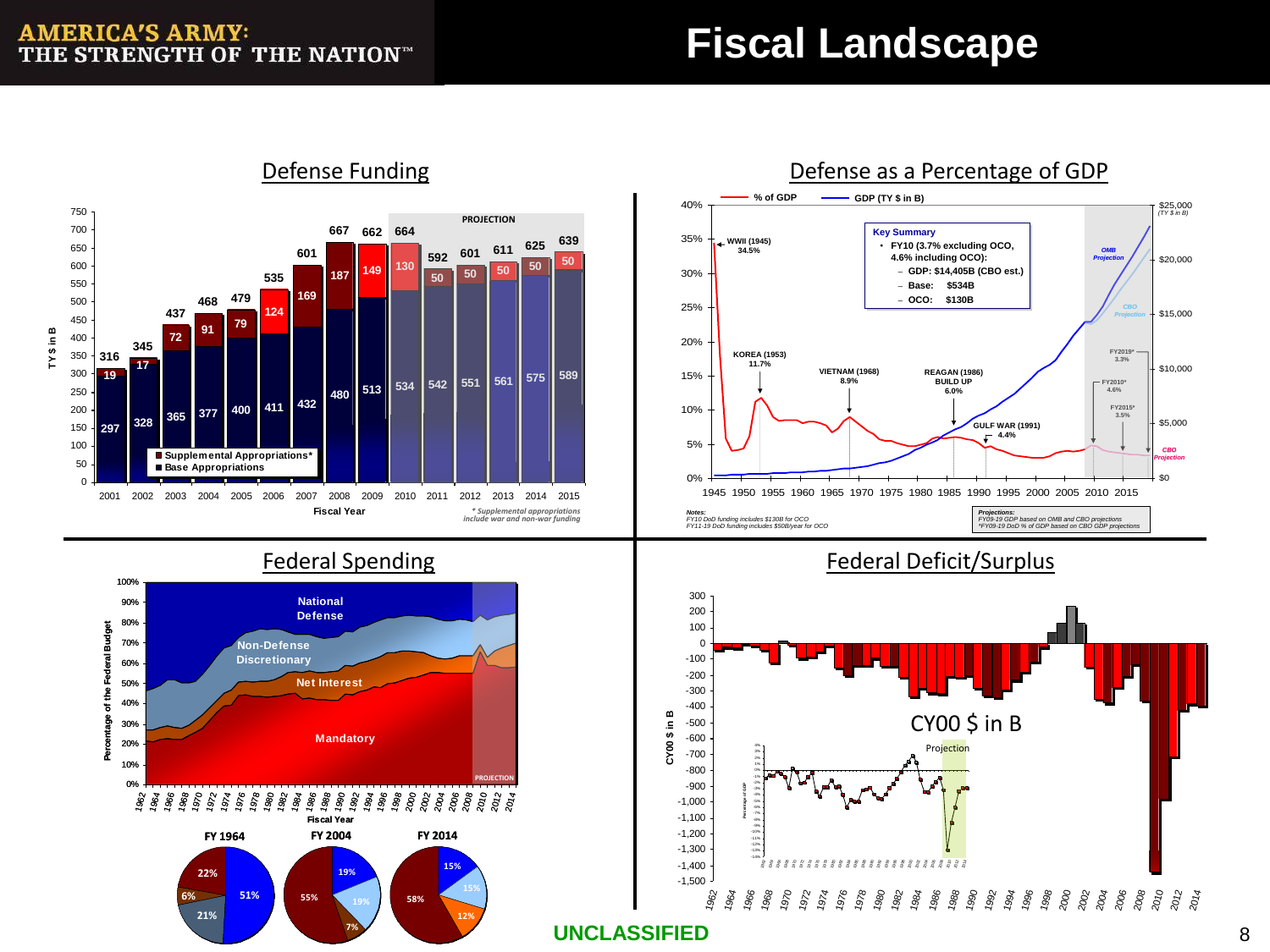- **Outlook for Federal Budget**
	- *Facing record deficits and increasingly constrained resources*

### • **New Administration**

– *Changing the strategic direction for the Nation and conflicts in Iraq/Afghanistan*

## • **New Direction for the Army**

- *Restructuring modernization plans*
- *Adapting institutions (e.g., ARFORGEN, Enterprise approach, equip strategy)*
- *Experiencing increased health care/manpower costs*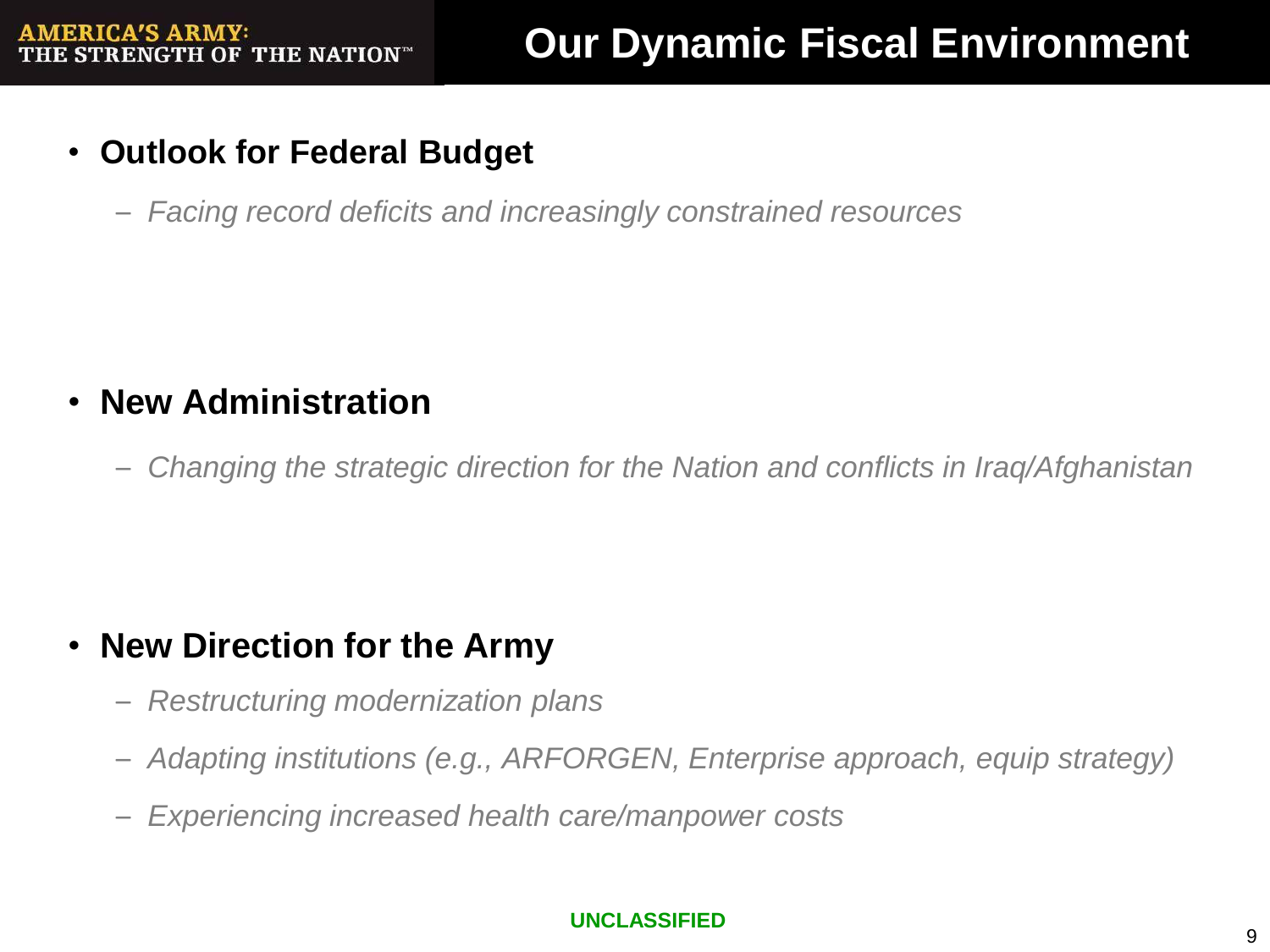#### **AMERICA'S ARMY:** THE STRENGTH OF THE NATION™

# **FY 11-15 Start Point**

**2007 2011**



- **Growth Completed**
- **Dwell ~ 1:2 for Active Component & ~ 1:4 for Reserve Component**
- **Base Realignment complete**
- **Modular reorganization complete**
- **Rebalancing complete**
- **Rotational readiness model implemented**
- **Strategic Flexibility Restored**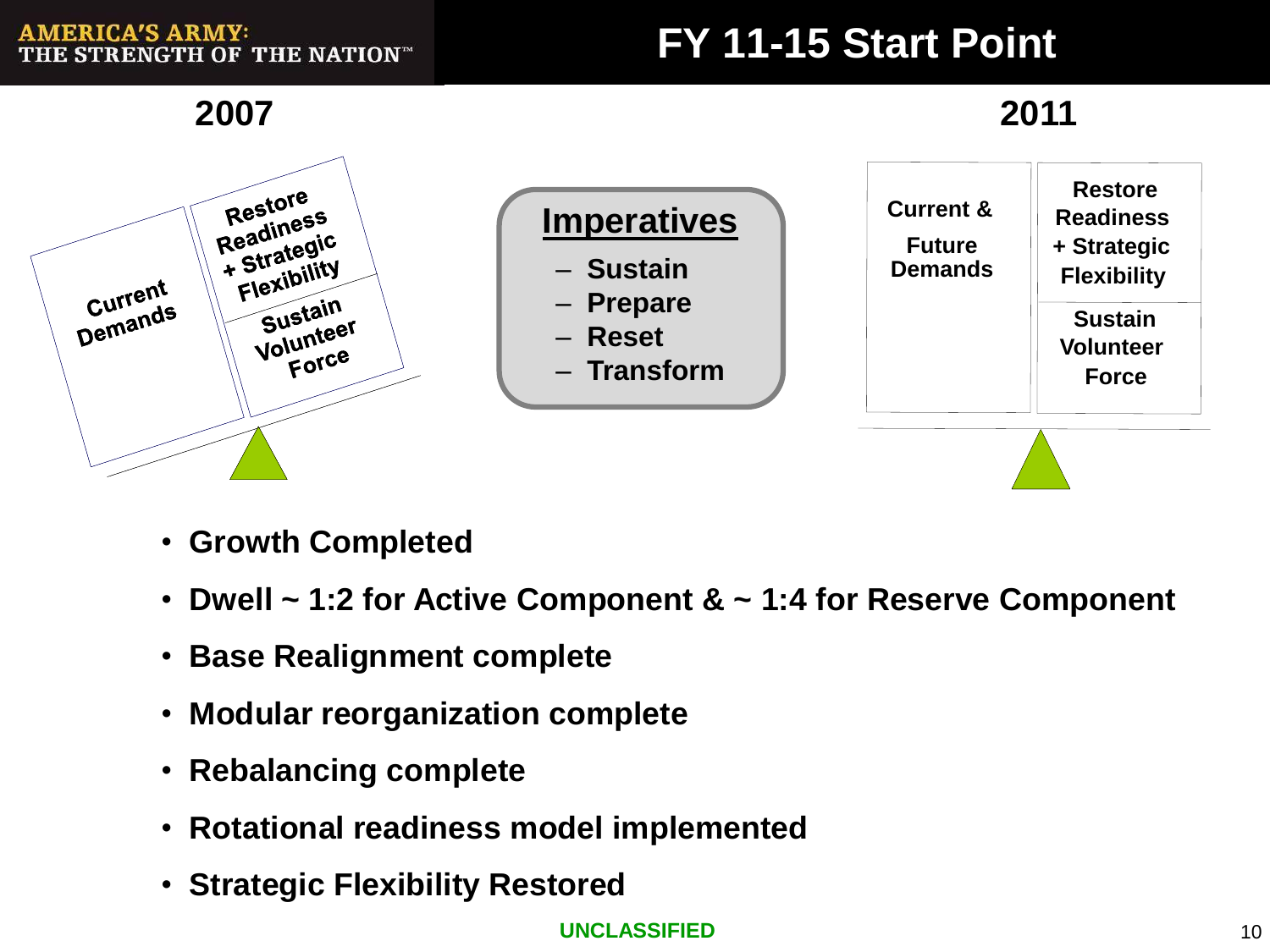#### **AMERICA'S ARMY:** THE STRENGTH OF THE NATION"

## **Fiscal Context**



- **Increasing investments in the All-Volunteer Force**
- **Balancing our modernization against what we can afford**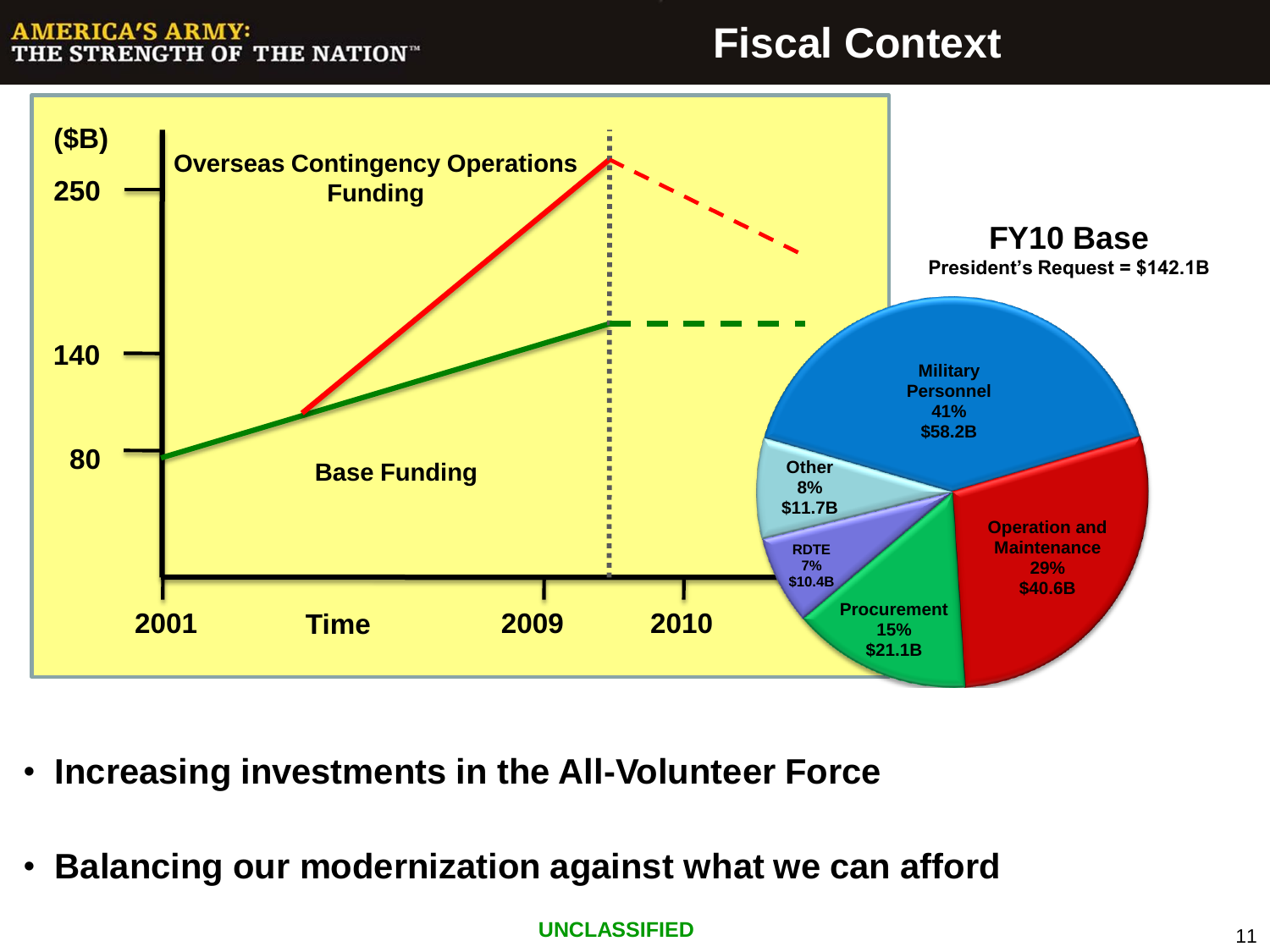• **Sustains the All-Volunteer Force**

• **Completes BRAC Restationing**

• **Institutionalizes Army Force Generation Model**

• **Institutionalizes new Army Equipping Strategy**

• **Transforms the Modernization Strategy**

*Setting the conditions to move the Army to a balanced force*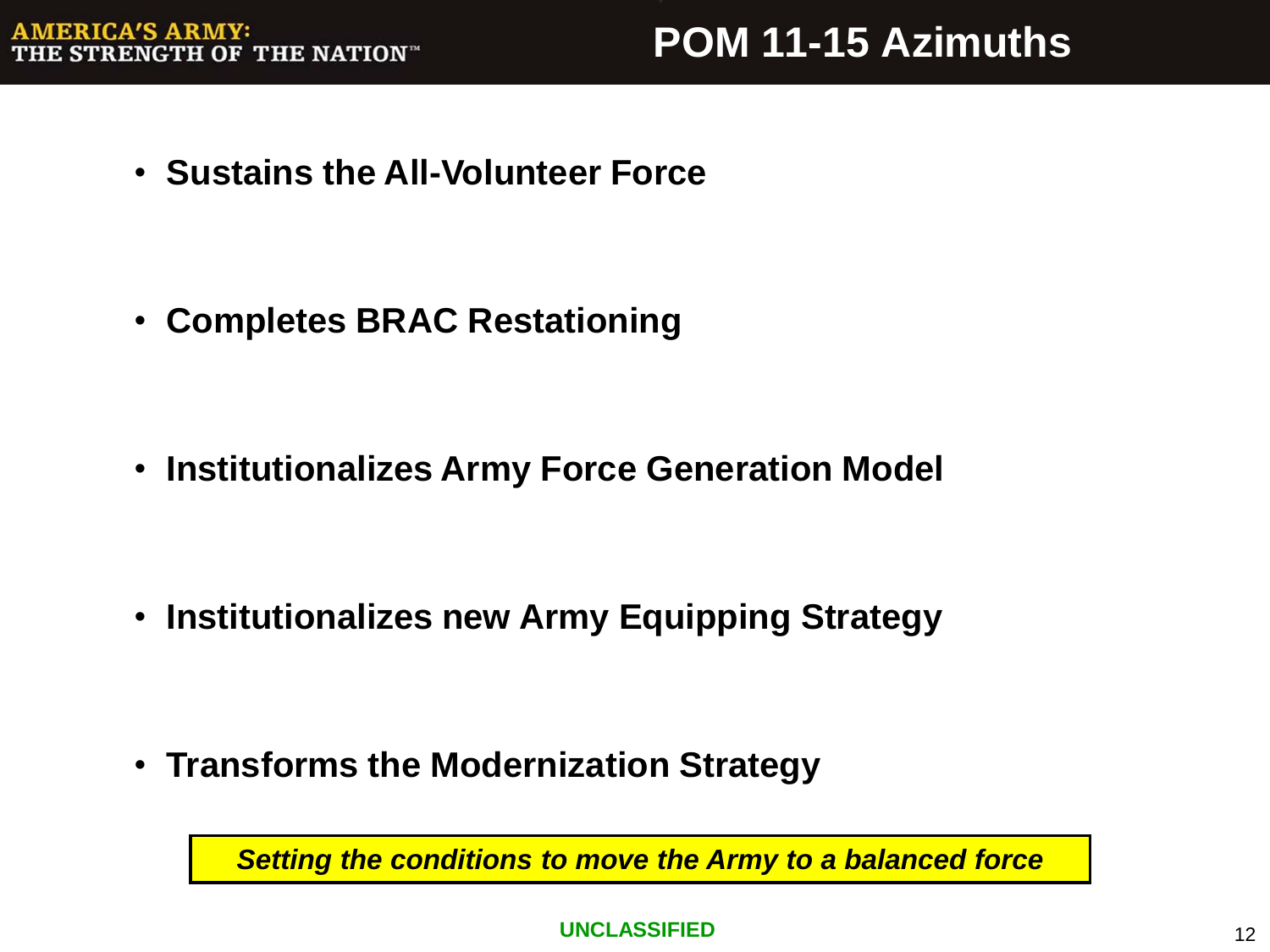- **Sustaining the All-Volunteer Force**
- **Revamping our Modernization Strategy**
- **Building Full Spectrum Capabilities**
- **Drawing Down our Forces in Iraq**
- **Resetting the Force**
- **Completing the Temporary End-Strength Increase**
- **Migrating from Overseas Contingency Operations to Base**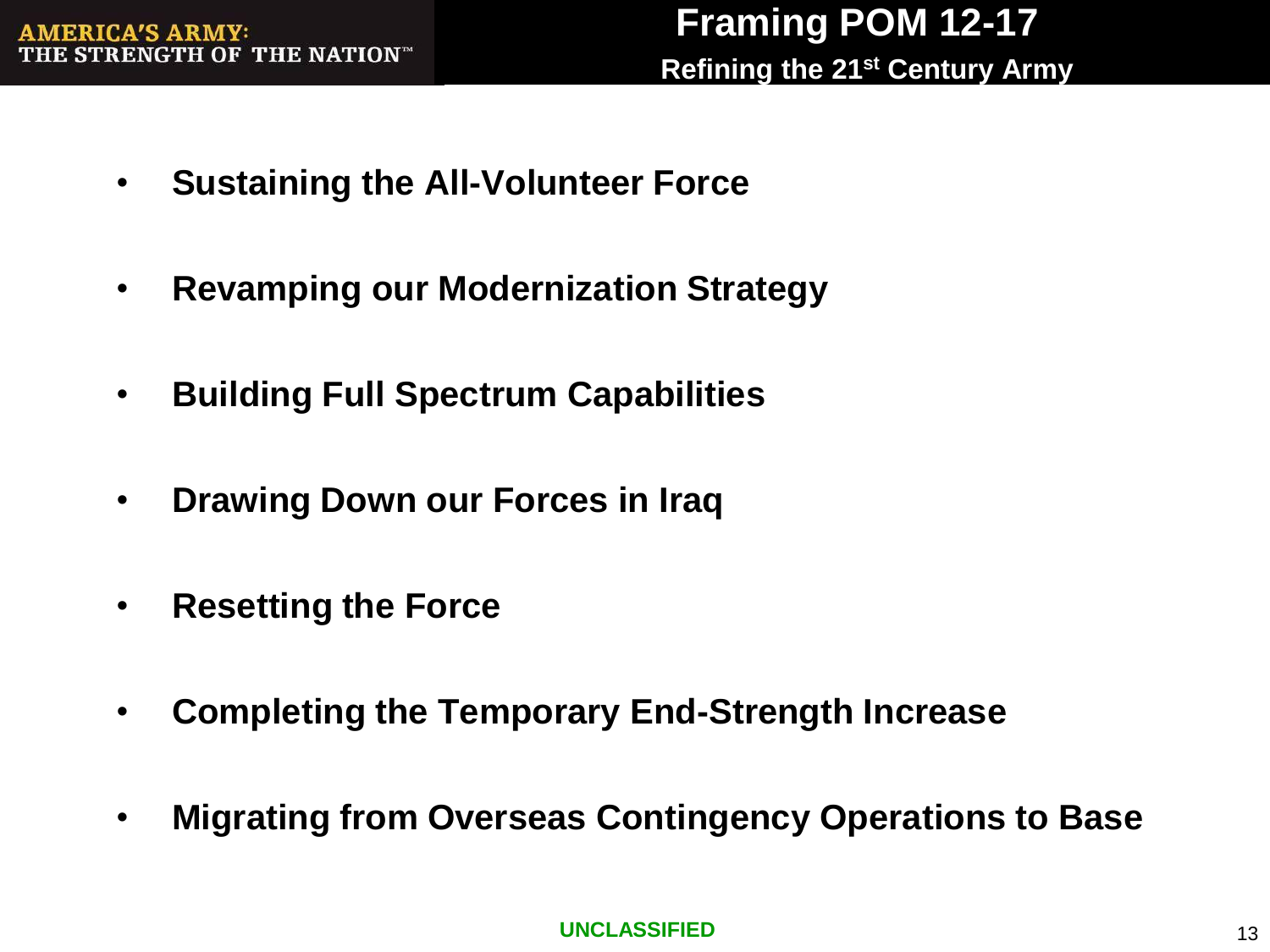- **Challenges:**
	- Sustaining the All Volunteer Force
	- Modernizing while fighting
	- Learning the right enduring lessons
	- Fielding warfighting capabilities to as many units as possible
	- Sustaining realistic, affordable, and adaptive modernization programs
- **Opportunities:**
	- Leveraging combat experience in the force
	- Using the energy of war to transform

*Sustaining public support for our Army*